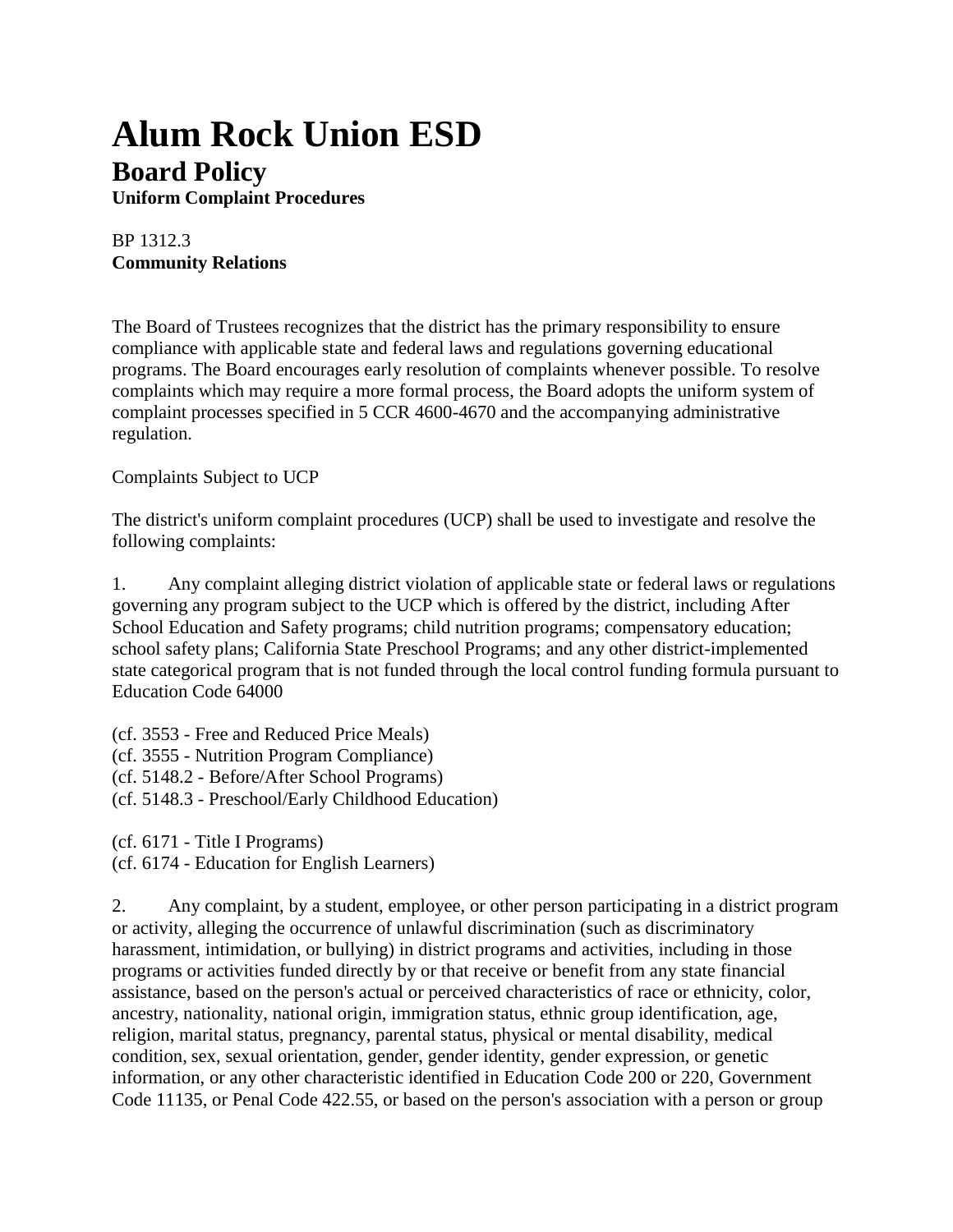with one or more of these actual or perceived characteristics (5 CCR 4610)

(cf. 0410 - Nondiscrimination in District Programs and Activities) (cf. 5145.3 - Nondiscrimination/Harassment) (cf. 5145.7 - Sexual Harassment)

3. Any complaint alleging district noncompliance with the requirement to provide reasonable accommodation to a lactating student on school campus to express breast milk, breastfeed an infant child, or address other breastfeeding-related needs of the student (Education Code 222)

(cf. 5146 - Married/Pregnant/Parenting Students)

4. Any complaint alleging district noncompliance with requirements to provide a pregnant or parenting student the accommodations specified in Education Code 46015, including those related to the provision of parental leave, right of return to the school of previous enrollment or to an alternative education program, if desired, and possible enrollment in school for a fifth year of instruction to enable the student to complete state and Board-imposed graduation requirements (Education Code 46015)

5. Any complaint alleging district noncompliance with the prohibition against requiring students to pay fees, deposits, or other charges for participation in educational activities (5 CCR 4610)

(cf. 3260 - Fees and Charges) (cf. 3320 - Claims and Actions Against the District)

6. Any complaint alleging district noncompliance with applicable requirements of Education Code 52060-52077 related to the implementation of the local control and accountability plan, including the development of a local control funding formula budget overview for parents/guardians (Education Code 52075)

(cf. 0460 - Local Control and Accountability Plan) (cf. 3100 - Budget)

7. Any complaint alleging noncompliance with requirements related to the development of a school plan for student achievement or the establishment of a school site council, as required for the consolidated application for specified federal and/or state categorical funding (Education Code 64000-64001, 65000-65001)

(cf. 0420 - School Plans/Site Councils)

8. Any complaint, by or on behalf of a student who is a foster youth as defined in Education Code 51225.2, alleging district noncompliance with any requirement applicable to the student regarding placement decisions; the responsibilities of the district's educational liaison to the student; the award of credit for coursework satisfactorily completed in another school, district, or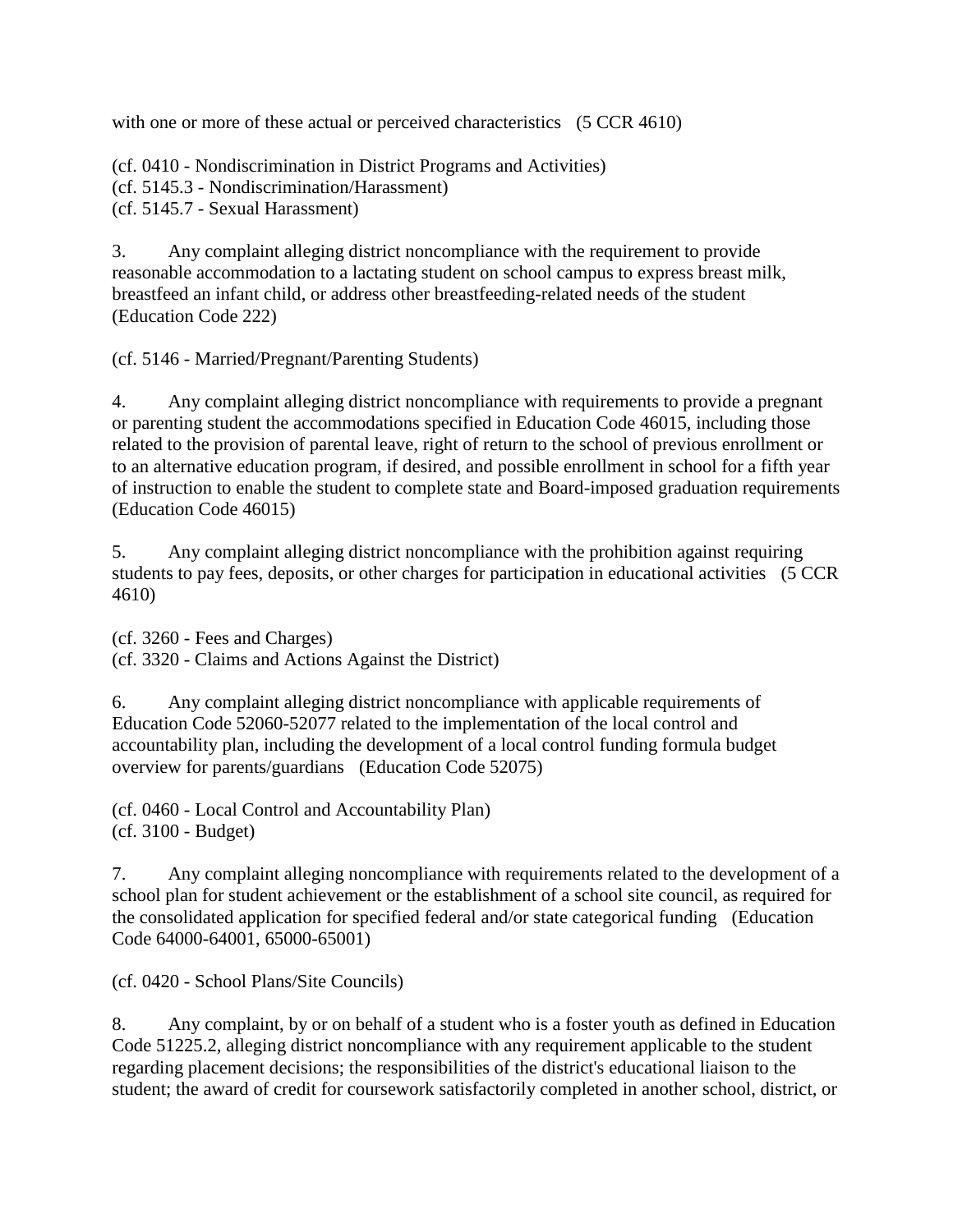country; school or records transfer; or the grant of an exemption from Board-imposed graduation requirements (Education Code 48853, 48853.5, 49069.5, 51225.1, 51225.2)

(cf. 6173.1 - Education for Foster Youth)

9. Any complaint alleging district noncompliance with the physical education instructional minutes requirement (Education Code 51210, 51222, 51223)

(cf. 6142.7 - Physical Education and Activity)

10. Complaints regarding the noncompliance of a license-exempt California State Preschool Program (CSPP) with health and safety standards specified in Health and Safety Code 1596.7925 and related state regulations (Education Code 8235.5; Health and Safety Code 1596.7925)

11. Any complaint alleging retaliation against a complainant or other participant in the complaint process or anyone who has acted to uncover or report a violation subject to this policy

12. Any other complaint as specified in district policy

The Board recognizes that alternative dispute resolution (ADR) can, depending on the nature of the allegations, offer a process for resolving a complaint in a manner that is acceptable to all parties. An ADR process such as mediation may be offered to resolve complaints that involve more than one student and no adult. However, mediation shall not be offered or used to resolve any complaint involving sexual assault or where there is a reasonable risk that a party to the mediation would feel compelled to participate. The Superintendent or designee shall ensure that the use of ADR is consistent with state and federal laws and regulations.

The district shall protect all complainants from retaliation. In investigating complaints, the confidentiality of the parties involved shall be protected as required by law. For any complaint alleging retaliation or unlawful discrimination (such as discriminatory harassment, intimidation, or bullying), the Superintendent or designee shall keep the identity of the complainant, and/or the subject of the complaint if different from the complainant, confidential when appropriate and as long as the integrity of the complaint process is maintained.

(cf. 4119.23/4219.23/4319.23 - Unauthorized Release of Confidential/Privileged Information) (cf. 5125 - Student Records)

(cf. 9011 - Disclosure of Confidential/Privileged Information)

When an allegation that is not subject to UCP is included in a UCP complaint, the district shall refer the non-UCP allegation to the appropriate staff or agency and shall investigate and, if appropriate, resolve the UCP-related allegation(s) through the district's UCP.

The Superintendent or designee shall provide training to district staff to ensure awareness and knowledge of current law and requirements related to UCP, including the steps and timelines specified in this policy and the accompanying administrative regulation.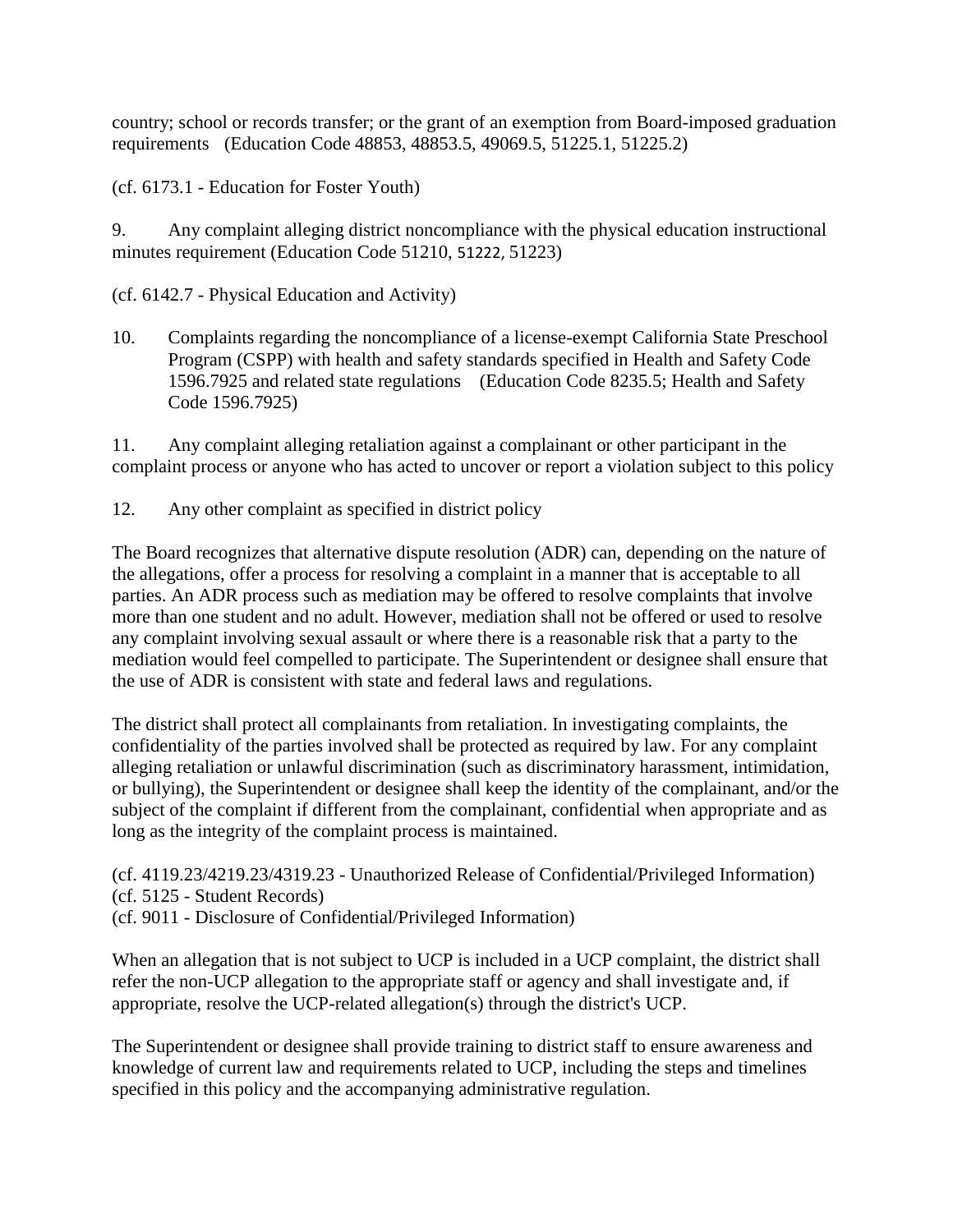(cf. 4131 - Staff Development) (cf. 4231 - Staff Development) (cf. 4331 - Staff Development)

The Superintendent or designee shall maintain a record of each complaint and subsequent related actions, including steps taken during the investigation and all information required for compliance with 5 CCR 4631 and 4633.

(cf. 3580 - District Records)

Non-UCP Complaints

The following complaints shall not be subject to the district's UCP but shall be referred to the specified agency:  $(5$  CCR 4611)

1. Any complaint alleging child abuse or neglect shall be referred to the County Department of Social Services Protective Services Division and the appropriate law enforcement agency.

(cf. 5141.4 - Child Abuse Prevention and Reporting)

2. Any complaint alleging health and safety violations by a child development program shall, for licensed facilities, be referred to Department of Social Services and shall, for licensing-exempt facilities, be referred to the appropriate Child Development regional administrator.

3. Any complaint alleging fraud shall be referred to the Legal, Audits and Compliance Branch of the California Department of Education.

Any complaint alleging employment discrimination or harassment shall be investigated and resolved by the district in accordance with the procedures specified in AR 4030 - Nondiscrimination in Employment, including the right to file the complaint with the California Department of Fair Employment and Housing.

Any complaint related to sufficiency of textbooks or instructional materials, emergency or urgent facilities conditions that pose a threat to the health or safety of students or staff, or teacher vacancies and misassignments shall be investigated and resolved in accordance with the procedures in AR 1312.4 - Williams Uniform Complaint Procedures. (Education Code 8235.5, 35186)

(cf. 1312.4 - Williams Uniform Complaint Procedures)

Legal Reference: EDUCATION CODE 200-262.4 Prohibition of discrimination 8200-8498 Child care and development programs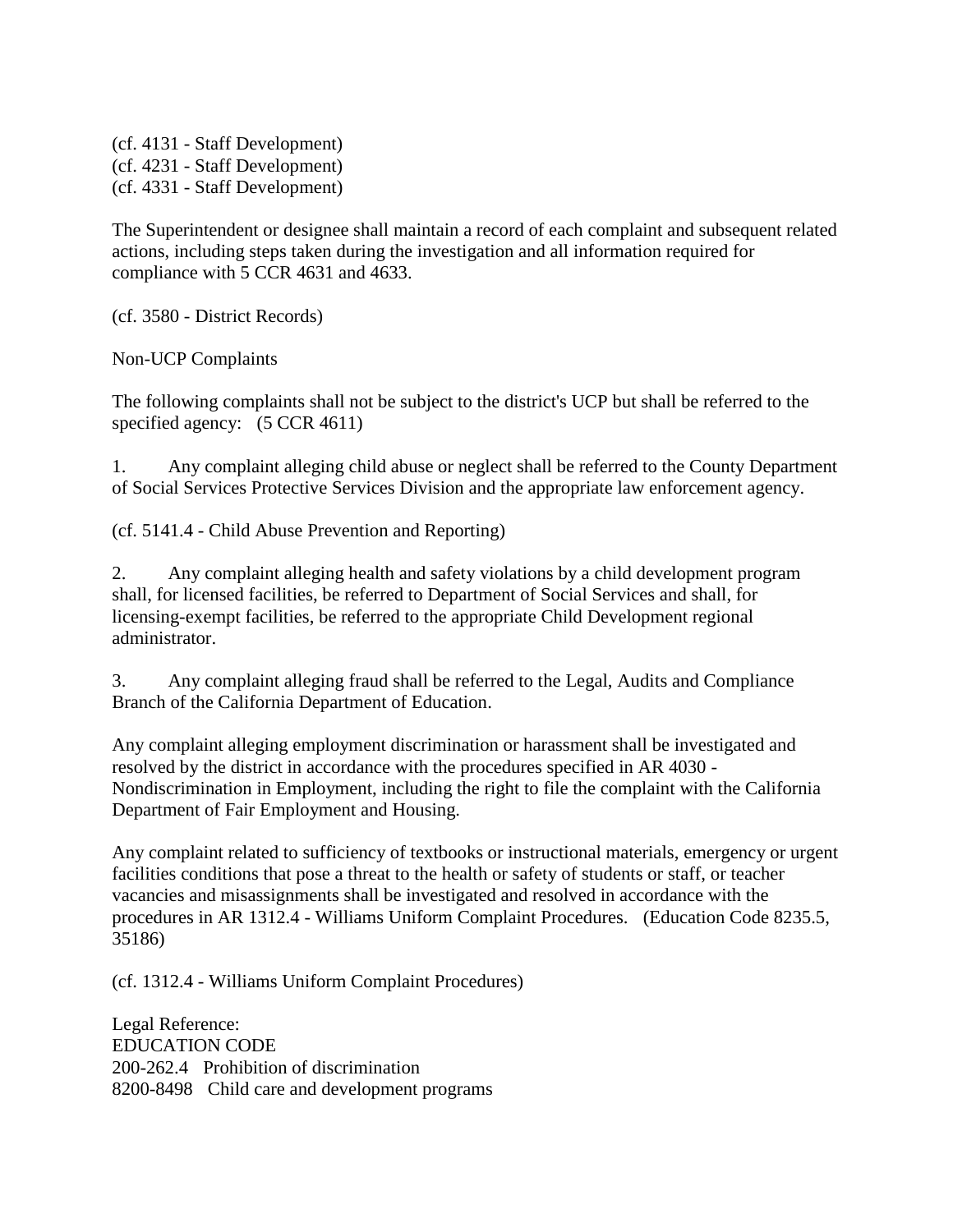8500-8538 Adult basic education

18100-18203 School libraries

32280-32289 School safety plan, uniform complaint procedures

35186 Williams uniform complaint procedures

46015 Parental leave for students

48853-48853.5 Foster youth

48985 Notices in language other than English

49010-49014 Student fees

49060-49079 Student records, especially:

49069.5 Records of foster youth

49490-49590 Child nutrition programs

49701 Interstate Compact on Educational Opportunity for Military Children

51210 Courses of study grades 1-6

51223 Physical education, elementary schools

51225.1-51225.2 Foster youth, homeless children, former juvenile court school students,

military-connected students, migrant students, and newly arrived immigrant students; course credits; graduation requirements

51226-51226.1 Career technical education

51228.1-51228.3 Course periods without educational content

52060-52077 Local control and accountability plan, especially:

52075 Complaint for lack of compliance with local control and accountability plan requirements

52300-52462 Career technical education

52500-52616.24 Adult schools

54400-54425 Compensatory education programs

54440-54445 Migrant education

54460-54529 Compensatory education programs

59000-59300 Special schools and centers

64000-64001 Consolidated application process; school plan for student achievement

65000-65001 School site councils

GOVERNMENT CODE

11135 Nondiscrimination in programs or activities funded by state

12900-12996 Fair Employment and Housing Act

HEALTH AND SAFETY CODE

1596.792 California Child Day Care Act; general provisions and definitions

1596.7925 California Child Day Care Act; health and safety regulations

PENAL CODE

422.55 Hate crime; definition

422.6 Interference with constitutional right or privilege

CODE OF REGULATIONS, TITLE 2

11023 Harassment and discrimination prevention and correction

CODE OF REGULATIONS, TITLE 5

4600-4670 Uniform complaint procedures

4680-4687 Williams uniform complaint procedures

4900-4965 Nondiscrimination in elementary and secondary education programs

UNITED STATES CODE, TITLE 20